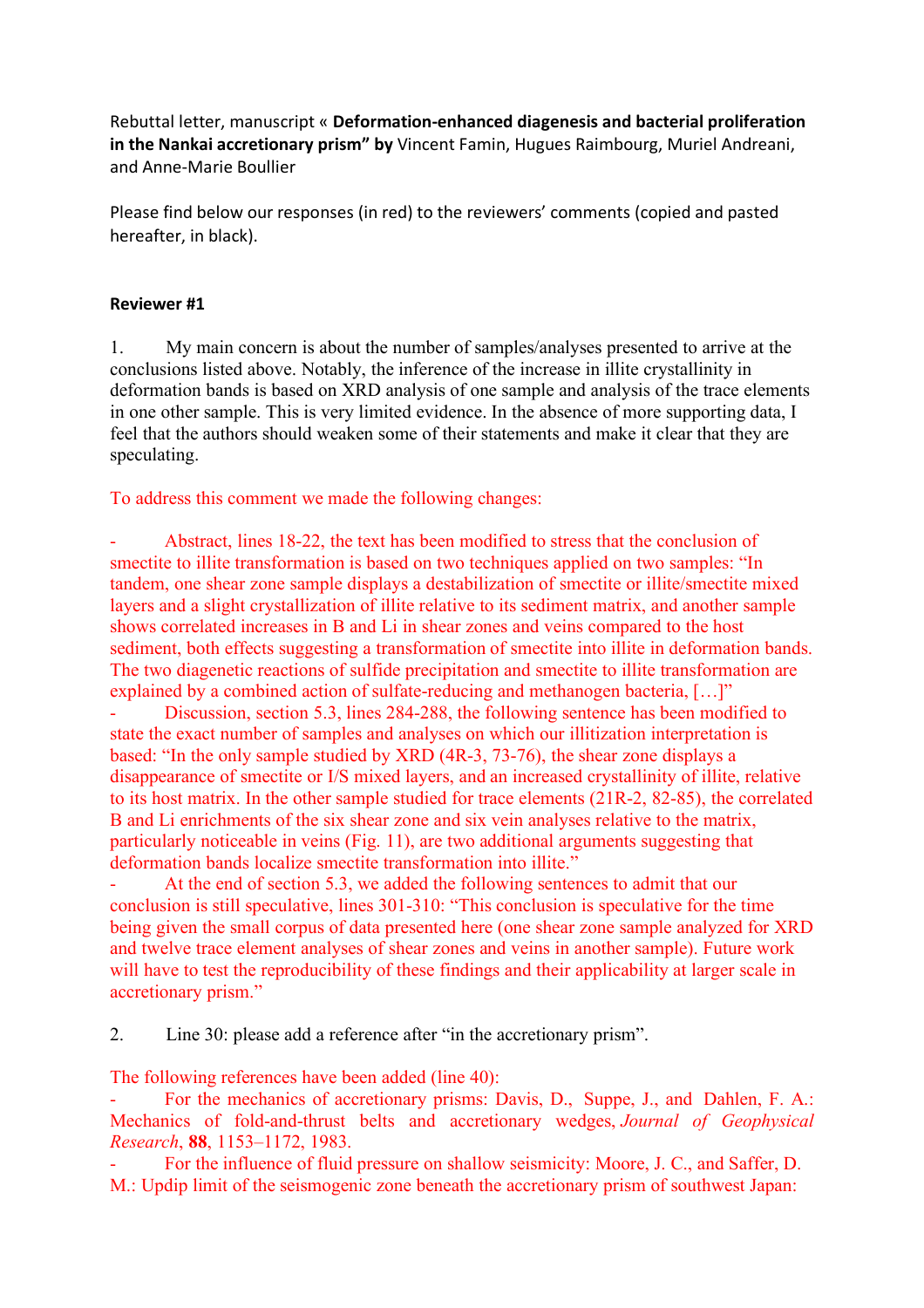An effect of diagenetic to low-grade metamorphic processes and increasing effective stress. *Geology*, 29, 183–186, 2001.

3. Line 30-31: please add references for the "large amount of work".

Four already cited reference have been added, lines 42-43 (Brown et al., 2001; Henry and Bourlange, 2004; Pohlmann et al., 2009; Raimbourg et al., 2017), plus one new reference: Kastner, M., Elderfield, H., and Martin, J. B.: Fluids in convergent margins: What do we know about their composition, origin, role in diagenesis and importance for oceanic chemical fluxes?. Philosophical Transactions of the Royal Society A, 335, 243–259, doi:10.1098/rsta.1991.0045, 1991.

4. Line 81-82: please mention that the specifics of the samples studied can be found in Table 1.

We cannot mention the specificities of the samples lines 92-93 because deformation structures are not yet described at this stage of the text. To take this comment into account, we added "(listed in Table 1)" after "The studied samples…" line 92, and we modified the first sentence of the Methods section to mention that the sampled deformation bands and the analyses performed on them are summarized in Table 1 (lines 122-123).

5. Methods section: it would be helpful if sub-sections would be added.

Three subsections have been added: 3.1 X-ray diffraction (line 128); 3.2 Major element maps and quantitative analyses (line 144); 3.3 Trace-element analyses (line 160)

6. Line 112: "Secondary" presumably "Scanning" is meant?

Indeed, now corrected line 125

7. Line 138: please replace "the analysis on" by "the analysis of".

Done, now line 155.

8. Line 153: please define "BIR".

BIR-1 is the full name of this reference rock material from USGS. Having checked in many publications, including studies in Geostandard Newsletter, the initials of this name are never mentioned (they refer to basalt of the Island Ridge). We replaced "BIR" by "BIR-1" in the Methods (line 172-73), in Table A1 and in its caption, and specify that it is run as an unknown (line 173).

9. Line 158: please clarify "those samples".

We removed "those" line 177, and specified that pyrite was found in "all" the samples, line 178, to be consistent with the description of barite, found in only one sample (as said line 191, not modified).

10. Line 165: please clarify "indifferently".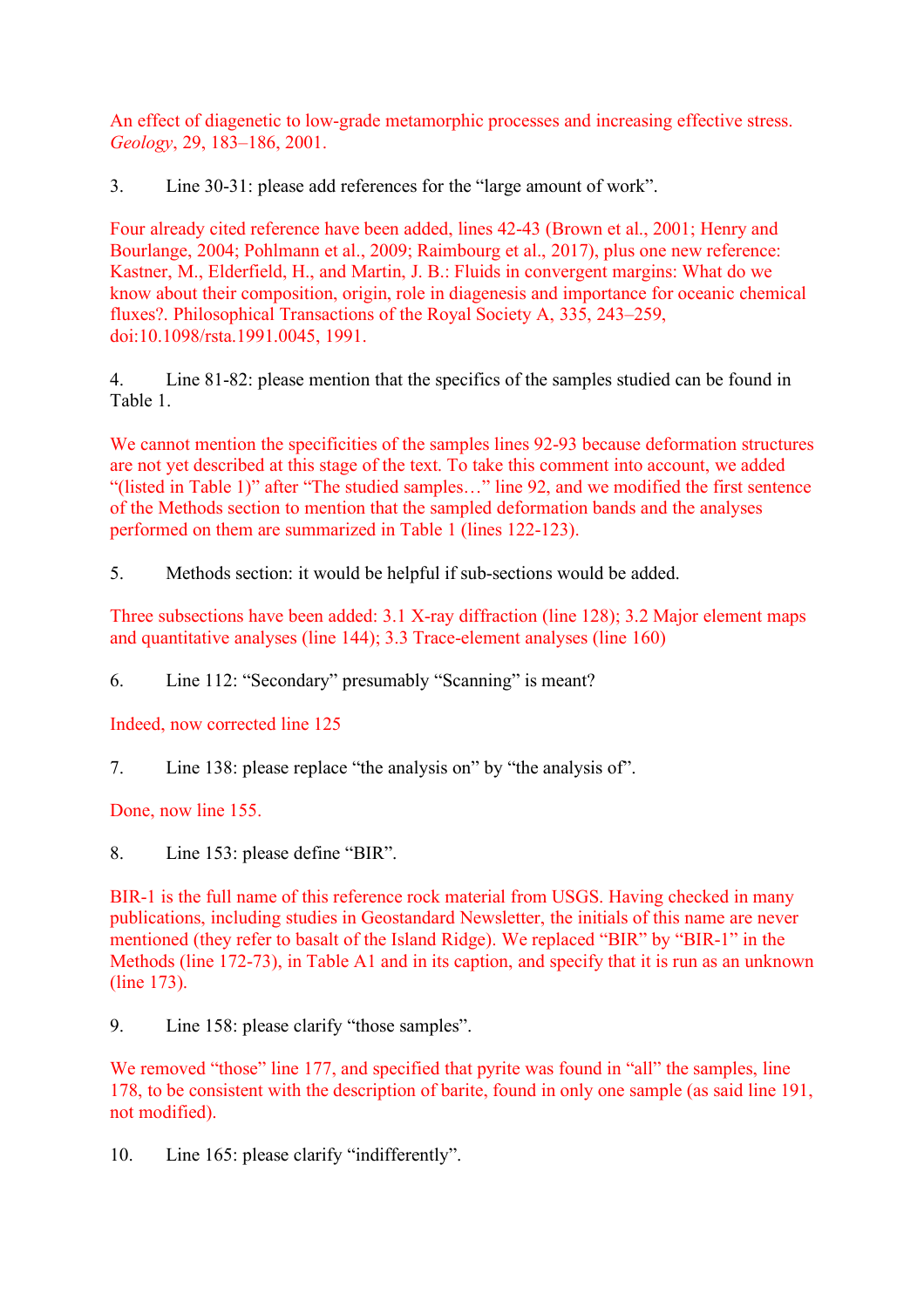We replaced « indifferently » by « both », line 184.

11. Line 182: please replace "An example of SEM element map" by "An example of an SEM element map".

Modified by "An example of SEM element maps" (lines 205-206) as there are three maps in Figure 5.

12. Line 188: "S" this element is not shown in Figs. 7 and 9.

True, "S" is shown in Figure 5, now added line 211.

13. Line 207-208: "This greater compaction is seen in the SEM and XRF maps." Please explain what observations lead to this statement.

The sentence has been modified as follows to be more explicit (line 230): "This greater compaction is indicated by the general increases in element concentrations observed in SEM and XRF maps."

14. Line 212: please replace "confirms" by "supports".

Done, line 238.

15. Line 257: please replace "show" by "suggest".

Done, line 283.

16. Line 270: "reach" should probably be replaced by "obtain".

We prefer to keep the exact term "reach" used by Esnault (2013) cited in this sentence (line 297).

17. Line 280: please clarify "their".

We replaced « their concentration » by "the concentration of these compounds", line 315.

18. Line 295: please replace "show" by "suggest".

Done, line 343.

19. Line 320: please replace "tiny" by "microscopic".

We replaced "tiny" by "small" as deformation bands are not microscopic, line 354.

20. Figure 1c: Please clarify the right most part of the figure, notably "Nb". Presumably this is "number", which is usually abbreviated as "Nr.".

"Nb" replaced by "Nr" in Figure 1c, and also in Table 2.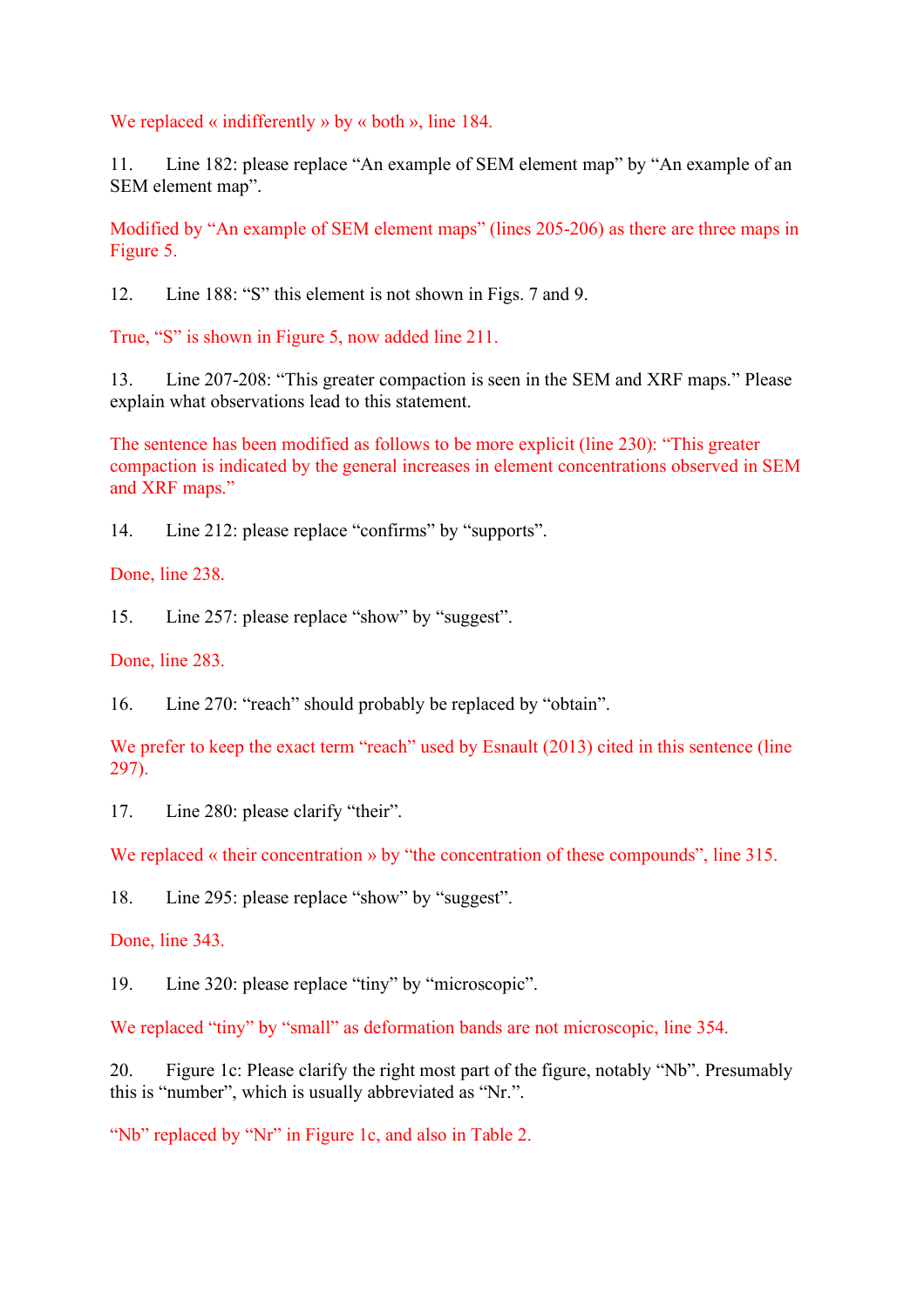21. Table 2: the volume percentages are reported down to the third decimal, which seem improbably precise to me. What precision can be expected from the analysis by ImageJ?

The precision of ImageJ depends on the number of pixels in the pictures, as the volume percentage of pyrite is estimated by the total area of bright pixels relative to the total surface of the picture. Our pictures have been taken with a 11 Mpixel camera. The precision is of the fifth or sixth decimal depending on the brightness chosen to represent pyrite. However, we agree with the reviewer that we do not need such a precision, and rounded the numbers to the second decimal in Table 2.

22. Table 3: where is the data from the other 2 samples that have been analyzed by EPMA according to Table 1?

Indeed, one sample (10R-2, 2-12, thin section VFC15) was missing in Table 3. The other sample (21R-2, 82-85) includes in fact two thin sections (VFC3 and VFC4). The new Table 3 has been corrected to include the missing sample and to show the thin sections.

23. Table 4: where are the results of the other sample that was analysed by HC-LA-ICPMS according to Table 1?

The two slabs (VFC3 and VFC4) coming from the same sample (21R-2, 82-85) were analyzed. All the results from these two slabs are shown in Table 4. The caption has been modified to explain that the two slabs have been analyzed. Line 162, we also specified that the two slabs VFC3 and VFC4 were used for trace element analyses.

## **Reviewer #2**

Specific comments

The finding presented are quite compelling. The changes in chemistry and mineralogy between mm-scale deformation structures and matrix are suggestive of fundamental processes that seem to link biology and strain localization. The number of samples that have provided the key findings is very limited, reflecting the exacting work and the very small supply of core material. A broader discussion of the context would highlight additional implications that might be worthwhile to motivate work aimed at reproducing the findings and scaling up the applicability. A couple are presented here for consideration.

Site C0001 is in the footwall of a megasplay fault that is crosscut by a slope basin or masstransport deposit. It is also in the hangingwall of other out-of-sequence thrust faults. The structural setting of the 3.5-5.5 Ma sediments examined could be mechanically connected to either or both of these structures, but the constraints provided in the manuscript suggest that the structures were formed prior to the emplacement of these faults. Is the timing well constrained? If the dewatering is exclusively burial-related (consistent with the fact that the shear zones record normal motion), the link to more mature faults is more of a stretch. Is it possible that the structures are synchronous with the nearby out-of-sequence thrusts?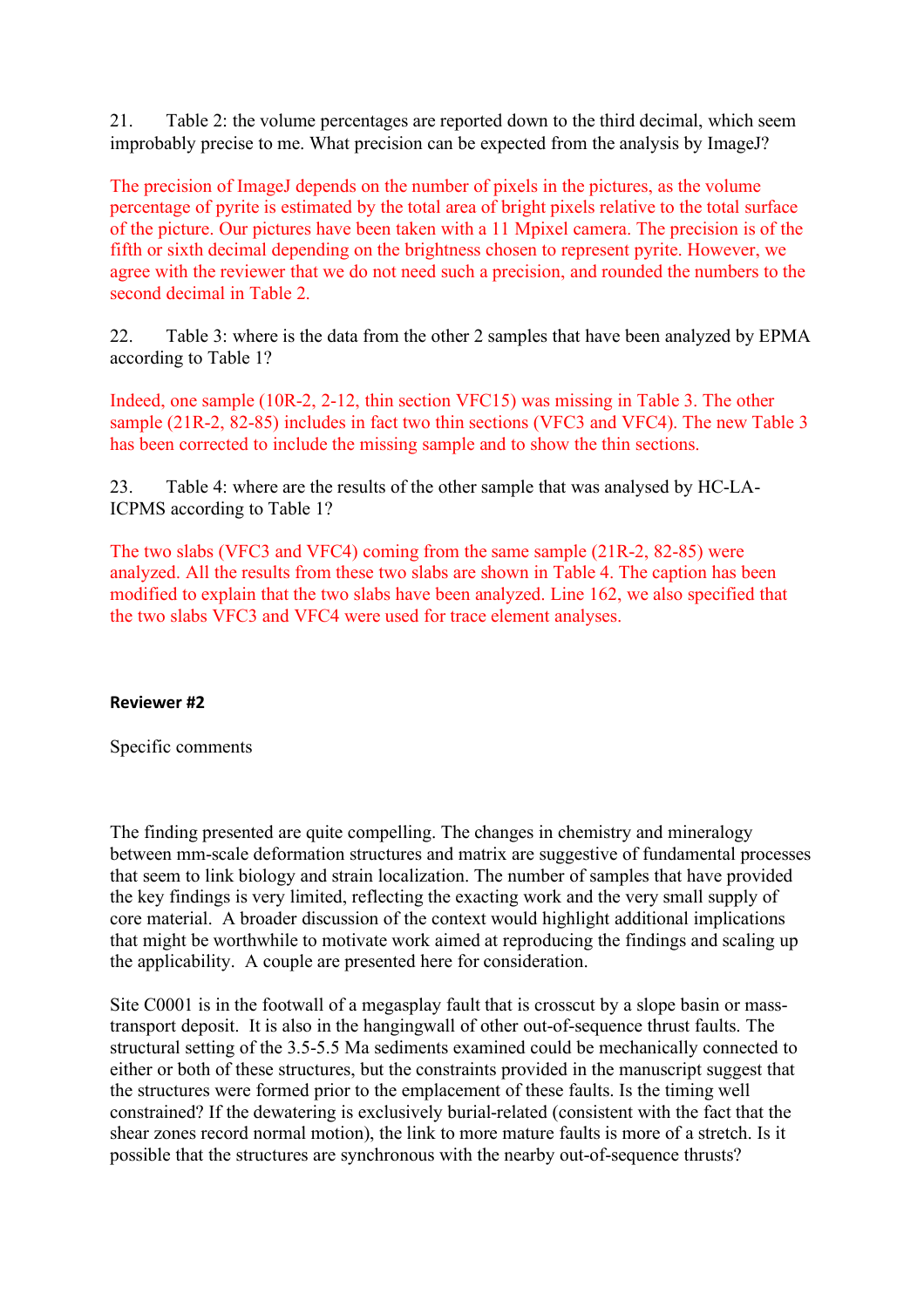We thank the reviewer for this very important and useful comment. Indeed, we do have temporal constraints on the formation of deformation bands. We first removed the faults from the histogram log of deformation structures in Figure 1b, because Lewis et al. (2013) showed that many of them were induced by drilling. The modified histogram shows that the deformation bands we are studying (shear zones and veins) almost exclusively occur in the accretionary prism and not in the slope apron. The consequence is that the deformation bands cannot be related to burial (otherwise they would be found in the two units), and must be of tectonic origin. The deformations bands thus formed during accretion and before the deposition of the slope sediment. This is also the timing of activity of the megasplay thrust fault uphill of site C0001. We can thus conclude that the microstructures and the major thrust roughly correspond to the same time intervalley. The manuscript was modified as follows:

Lines 104-105, we mention that "This study hereafter focuses on shear zones due to their larger thickness than faults, and because Lewis et al. (2013) showed that many of the faults are in fact drilling-induced."

We modified Figure 1c to show only shear zones and veins.

We added a new paragraph lines 323-333: "Another important question concerns the timing of deformation bands and their bacterial proliferation. Given the need of nutriments for metabolic reactions, it is tempting to interpret these structures as formed at shallow depth below the sea floor, in proximity of seawater sulfate supply. However, shear zones as well as veins were almost exclusively found in the accretionary prism (Unit II) and not in the slope sediment (Unit I) above the unconformity (Fig. 1c). This fact implies that most of the deformation bands studied here are not burial-related, but are rather associated with the tectonics of the accretionary prism. A way to reconcile the two inferences is to suggest that deformation bands, and biological diagenesis in them, developed in the upper portion of the accretionary prism during thrusting, and before the deposition of slope sediments. Whether deformation bands are mechanically compatible with thrusting is unfortunately unknown because no kinematics could be assigned to the majority of them. Nevertheless, we note that this proposed timing coincides with the activity of the megasplay fault thrust uphill of C0001 (Fig. 1b). It is thus possible that deformation bands may represent early stages of strain localization, and fluid expulsion, in the context of megasplay fault development."

These overarching questions connect to the implications that start on Line 328, specifically the potential relation between structures of the kind the authors nicely characterize and larger faults. The timing questions are thus critical. Given how much interest there is on accretionary prisms, and on the spectrum of time scales over which seismic energy is released, the following specific questions might be worth consideration. For example, if the dewatering structures are tectonic (not simply products of burial) over what timeframes can the authors bracket them to have been active? Are they "one-time" features related to a single seismic event on the megathrust or the more proximal megasplays? Alternatively, are they formed over many seismic cycles, or perhaps even during the inter-seismic phase as fault zone coupling evolves? Are they crosscut by structures with known kinematics that help narrow the timing? Some of the structures are themselves normal sense shear zones. I realize that these questions are challenging. I ask because I wonder whether the fluids produced by the processes described might have been supplied to structures up dip, down dip or even along strike? If these structures immediately precede the development of throughgoing faults, do they shed light on process-zone evolution? If they are coeval with throughgoing faults, do they help us understand feedbacks between damage zones and faults? An entirely different implication/question: could these structures be signatures of aseismic processes such as tremor?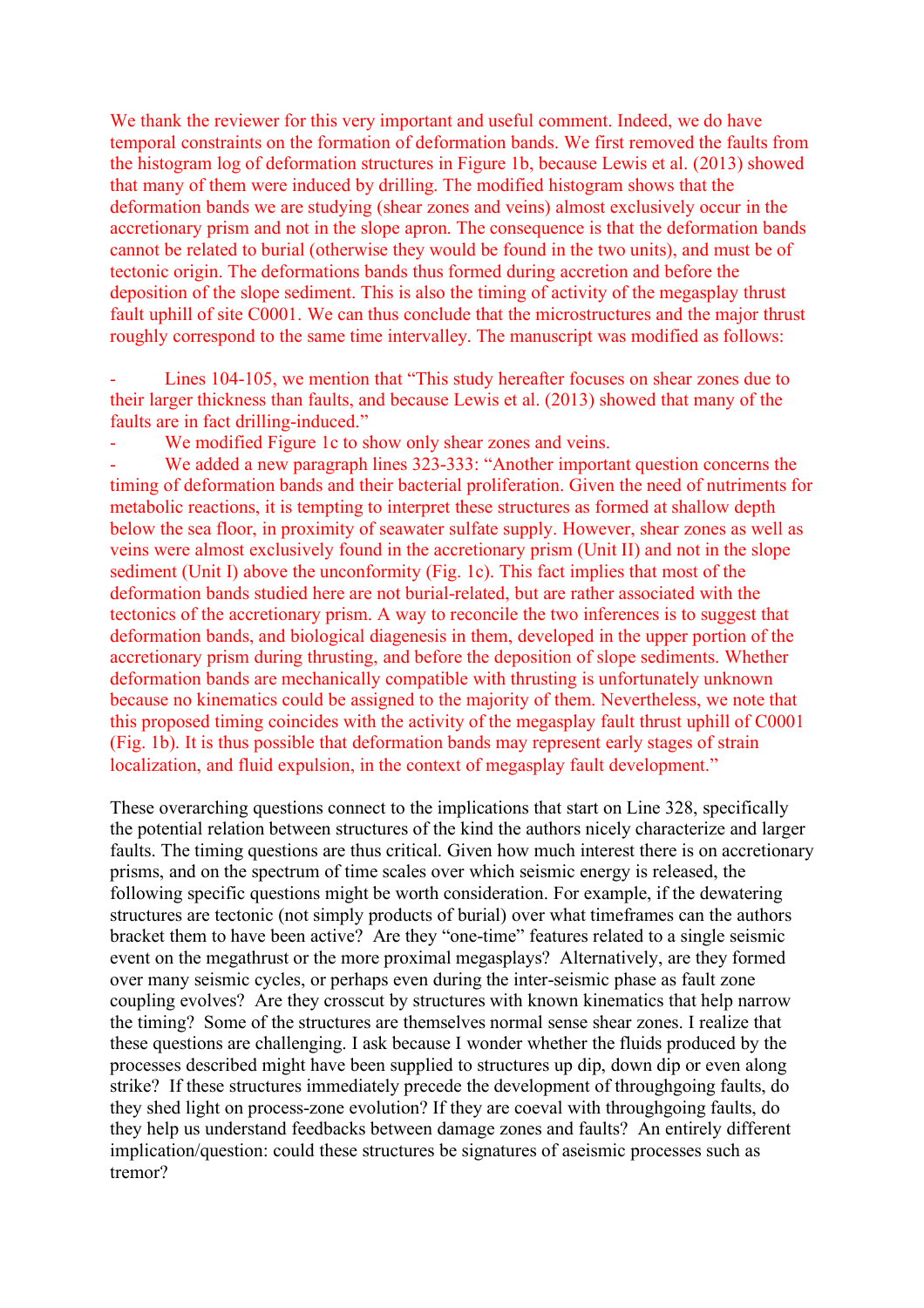These questions are very interesting, unfortunately we cannot answer them. We do not have a more precise timing for the development of deformation bands, because no kinematics could be assigned to the majority of them, and because core observation seldom provides information about crosscutting relationships. We do not know whether these structures are "one time events", whether they are caused by earthquakes or slow-slip events or anything else. Given our lack of knowledge, we do not feel confident at discussing these points in this manuscript. Nevertheless, we added a sentence to suggest the possibility that microstructures might supply fluids to larger faults, given their coeval timing, lines 348-350: "Given the temporal consistency between megasplay faulting and deformation bands, the dewatering of these many microstructures could be supplied to major faults, which might explain some freshwater fluxes observed in accretionary prisms (e.g. Kastner et al., 1993; Vrolijk et al., 1991)."

These questions require timing constraints that are very difficult, if not impossible. Given that the "plumbing of accretionary prisms" remains a hot topic, as the authors rightly note, providing the larger context would elevate the significance of the findings, motivating additional innovative work of this sort. In the Discussion section, the authors agree with prior work that these deformation structures are in effect byproducts of dewatering. Is it possible that volume fluxes can be estimated so that we have a better sense of the scale? Getting word out about the findings strikes me as important because as more core from similar settings is collected, the community might prioritize this kind of work so that we can begin evaluating the true scales over which these processes operate. The potential feedbacks between biogenic and tectonic processes are quite provocative. If the structures are well constrained to pre-date the megasplays, then the implications for fault evolution are more tenuous and my many questions are not so helpful.

We can neither estimate the fluxes of dewatering produced by microstructures because we do not have a quantified budget of freshwater consumed or produced by bacterial proliferation. This question will require a large amount of experimental work to be solved. We already mentioned in the previous version that quantitative work is needed to assess the importance of biogenic diagenesis in the fluid budget (lines 350-351). In our opinion, our interpretation stretches already very far in the implications section, and we prefer not to discuss this point in more detail.

Technical corrections

Line 157: "Petrographic" might be more appropriate than "Petrologic" here given that much of what follows is derived from thin-section work it seems.

Corrected, now lines 176-177.

Line 265: The topic has received "much attention." This might be crisper than "a large attention "

Corrected, now line 291.